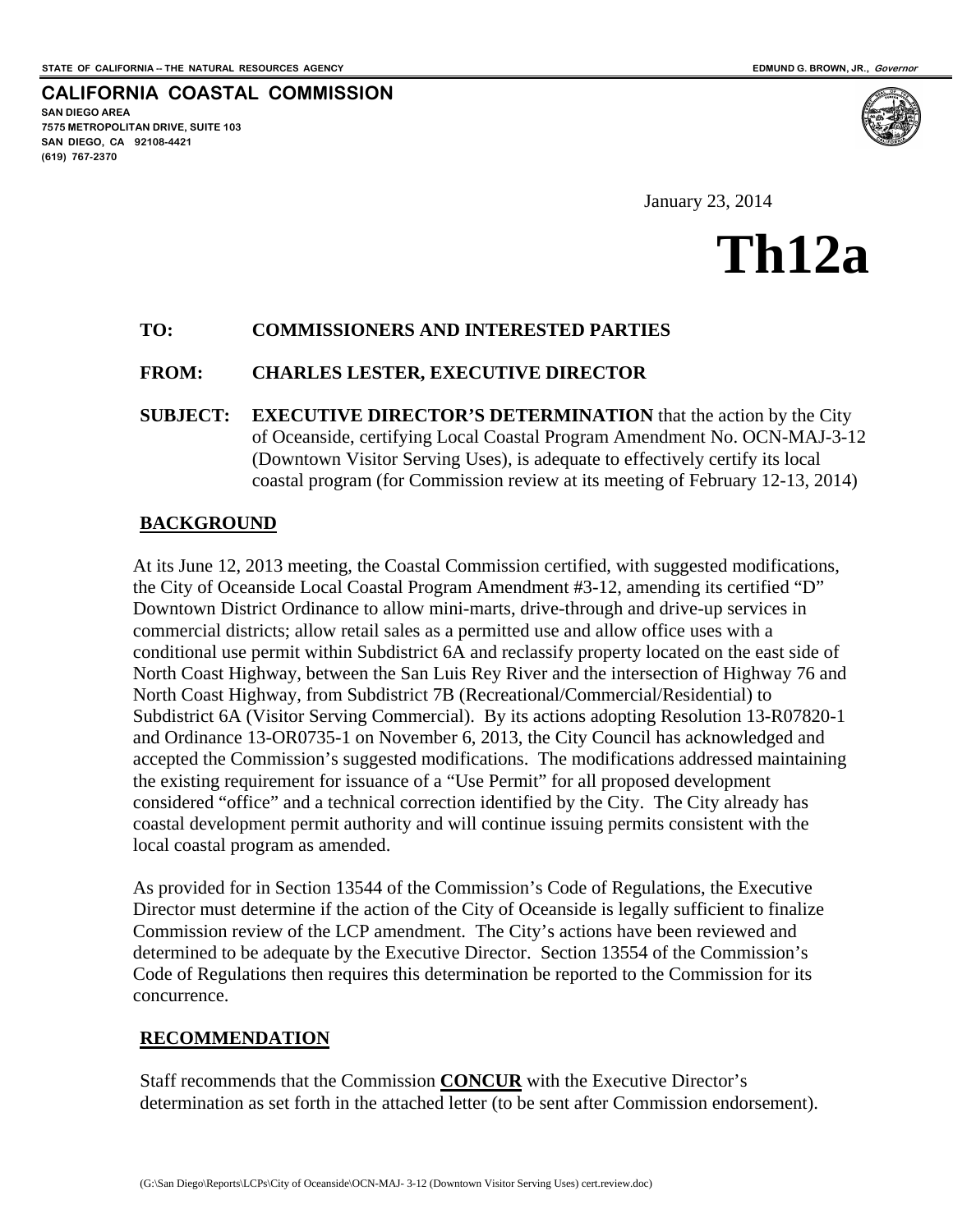**CALIFORNIA COASTAL COMMISSION**

**SAN DIEGO AREA 7575 METROPOLITAN DRIVE, SUITE 103 SAN DIEGO, CA 92108-4402 (619) 767-2370**

February 17, 2014

Mayor Jim Wood City of Oceanside 300 N. Coast Highway Oceanside, CA 92054

RE: Certification of the City of Oceanside Local Coastal Program Amendment No. OCN-MAJ-3-12 (Downtown Visitor Serving Uses)

Dear Mayor Wood,

The California Coastal Commission has reviewed the City's Ordinance 13-OR0735-1 together with the Commission's action of June 12, 2013 certifying City of Oceanside Local Coastal Program Amendment #3-12 pertaining to the City's Downtown District visitor serving use regulations. In accordance with Section 13544 of the Commission's Code of Regulations, I have made the determination that the City's actions are legally adequate and the Commission has concurred at its meeting of February 12-14, 2014.

By its action on November 6, 2013, the City has formally acknowledged and accepted the Commission's certification of the Local Coastal Program Amendment including all suggested modifications. The modifications addressed maintaining the existing requirement for issuance of a "Use Permit" for all proposed development considered "office" and a technical correction identified by the City. The City is already issuing coastal development permits in conformance with the certified local coastal program for this area.

In conclusion, I would like to congratulate you and all other elected or appointed officials, staff and concerned citizens for continuing to work towards full implementation of the Coastal Act. We remain available to assist you and your staff in any way possible as you continue to develop and implement the City's local coastal program.

Sincerely,

Charles Lester Executive Director

Cc: Marisa Lundstedt John Helmer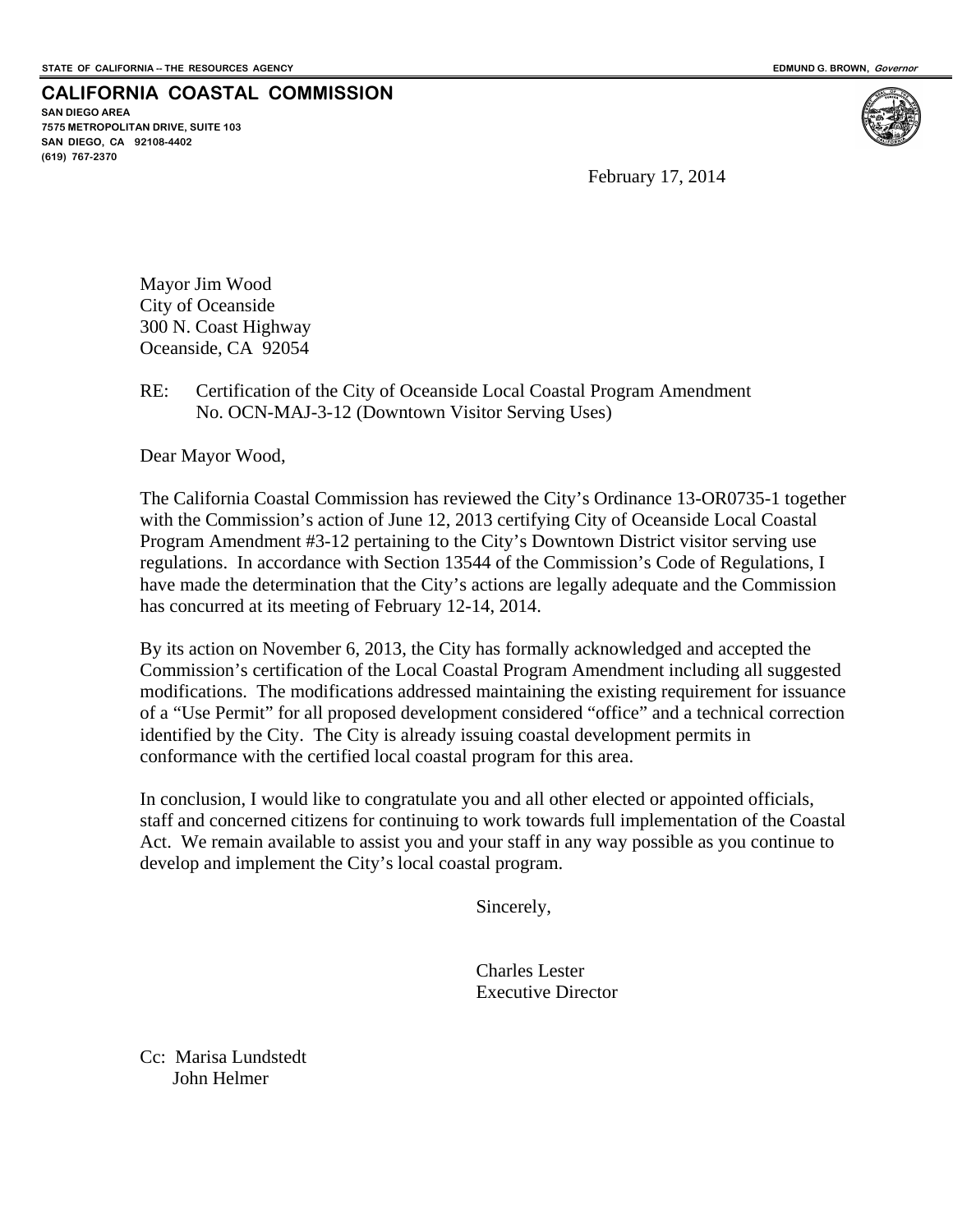RESOLUTION NO. 13-R0720-1 I 2 **RESOLUTION OF THE CITY COUNCIL OF THE CITY OF** 3 **LOCAL COASTAL** OCEANSIDE TO AMEND THE PROGRAM (RLCPA12-00002 REVISION) RELATED TO  $\overline{4}$ AMENDING THE ZONE TEXT FOR SUBDISTRICT 6A IN THE DOWNTOWN PROJECT AREA AND TO REQUEST 5 **CALIFORNIA COASTAL COMMISSION CERTIFICATION** 6 OF SAID AMENDMENT  $\overline{7}$ (City of Oceanside -Applicant) 8 9 WHEREAS, the provisions of the California Coastal Act (Public Resources Code 30000, et  $10$ seg.) (the "Coastal Act") require the City to adopt a Local Coastal Program (LCP) which meets the 11 requirements of the Coastal Act at the local level and implements its provisions and policies; and 12 WHEREAS, on January 25, 1985, the California Coastal Commission ("Commission") 13 approved with suggested modifications the City's Land Use Plan and implementing ordinances; 14 WHEREAS, on July 10, 1985, the Commission certified the City of Oceanside's Land Use Plan 15 ("LUP") and found, pursuant to Public Resources Code 30512.2, the City's LUP to be consistent with 16 the policies and requirements of Chapter 3 of the Coastal Act and the basic state goals specified in  $17$ Public Resources Code 30001.5; and 18 WHEREAS, on November 7, 2012, the Oceanside City Council, after giving the required public 19 notice, conducted a joint public hearing as prescribed by law to amend the Local Coastal Program 20 (RLCPA12-00002 Revision) and amend the Downtown Zoning Ordinance (RZA12-00001 Revision) relating to Subdistrict 6A; and 21 WHEREAS, a Notice of Exemption was prepared by the Resource Officer of the City of 22 Oceanside for this project pursuant to the California Environmental Quality Act of 1970 and the State 23 Guidelines thereto as amended to date; and 24 WHEREAS, on June 13, 2013, the California Coastal Commission approved, with suggested 25 modifications, the RZA12-00001 Revision, pursuant to Public Resources Code §30512(b) as a 26 condition of the Coastal Commission's certification of RLCPA12-00002; and 27 28  $III$ 

 $\mathbf{1}$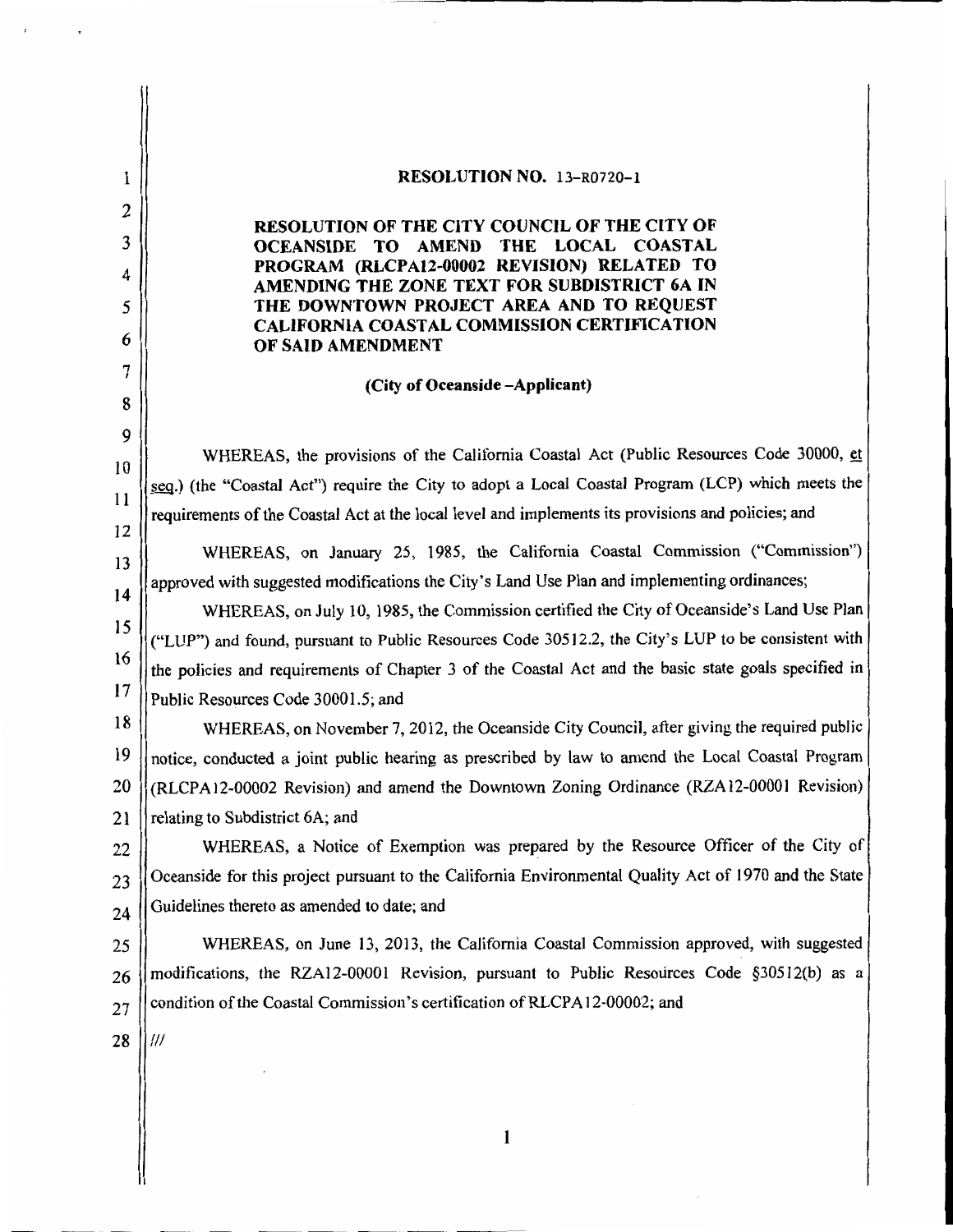| 1              | WHEREAS, the Oceanside City Council finds that the modifications to Local Coastal Program                                                                                         |
|----------------|-----------------------------------------------------------------------------------------------------------------------------------------------------------------------------------|
| $\overline{2}$ | Amendment (RLCPA12-00002 Revision) as suggested by the California Coastal Commission, conform                                                                                     |
| 3              | with and are adequate to carry out the land use plan of the Local Coastal Program.                                                                                                |
| 4              | NOW, THEREFORE, the City Council DOES RESOLVE as follows:                                                                                                                         |
| 5              | Pursuant to Public Resources Code 30514 (a), the Oceanside City Council hereby<br>1.                                                                                              |
| 6              | certifies that Local Coastal Program Amendment (RLCPA12-00002 Revision) is intended to be carried                                                                                 |
| 7              | out in a manner fully in conformity with the Coastal Act and said Amendment is adopted.                                                                                           |
| 8              | Pursuant to the California Environmental Quality Act of 1970 (Public Resources Code<br>2.                                                                                         |
| 9              | 21000, et seq.) and state guidelines thereto as amended to date, a Categorical Exemption has been                                                                                 |
| 10             | issued by the City of Oceanside for this project.                                                                                                                                 |
| 11             | Pursuant to Coastal Commission Local Coastal Program Regulations 14 CCR<br>3.<br>§13551(b), this amendment with Coastal Commission suggested modifications shall take effect upon |
| 12             | Coastal Commission concurrence.                                                                                                                                                   |
| 13             | Copies of the originals of these revised documents shall be maintained and available for<br>4.                                                                                    |
| 14             | public review in the office of the Downtown Development Department.                                                                                                               |
| 15             | day of<br>PASSED AND ADOPTED by the Oceanside City Council on this 6th                                                                                                            |
| 16             | $\ldots$ , 2013, by the following vote:<br>November                                                                                                                               |
| 17             | AYES:<br>WOOD, FELIEN, FELLER, KERN, SANCHEZ                                                                                                                                      |
| 18             | NAYS:<br><b>NONE</b>                                                                                                                                                              |
| 19             | <b>ABSENT:</b><br>NONE                                                                                                                                                            |
| 20             | <b>ABSTAIN: NONE</b>                                                                                                                                                              |
| 21             | Mayor of the City of Oceanside                                                                                                                                                    |
| 22             |                                                                                                                                                                                   |
| 23             |                                                                                                                                                                                   |
| 24             | <b>APPROVED AS TO FORM:</b><br>ATTEST:                                                                                                                                            |
| 25             | baugh                                                                                                                                                                             |
| 26             | <b>City Attorney</b>                                                                                                                                                              |
| 27             |                                                                                                                                                                                   |
| 28             |                                                                                                                                                                                   |
|                |                                                                                                                                                                                   |
|                |                                                                                                                                                                                   |
|                | $\overline{2}$                                                                                                                                                                    |

1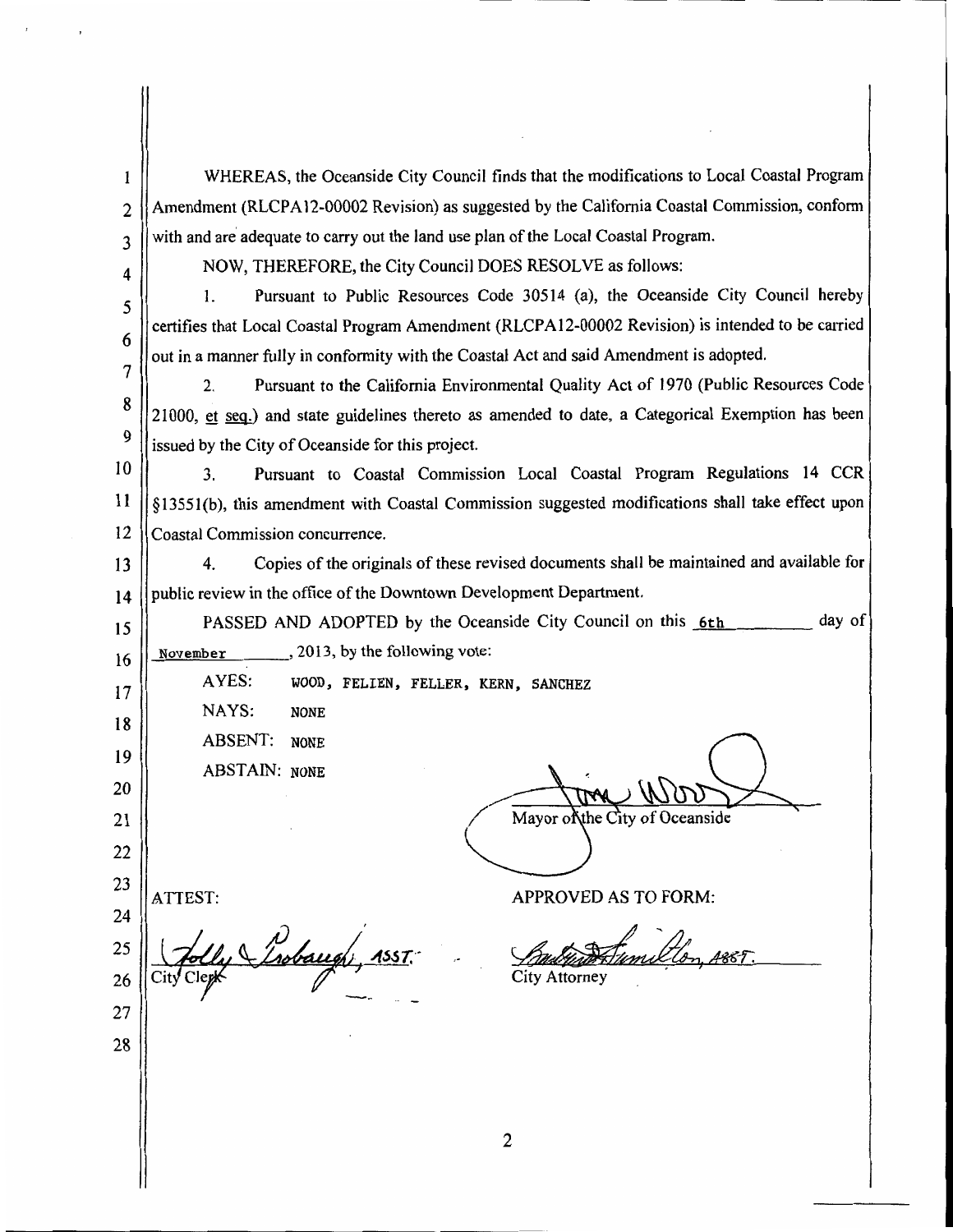### ORDINANCE NO. 13-0R0735-1

### AN ORDINANCE OF THE CITY COUNCIL OF THE CITY OF **OCEANSIDE AMENDING ARTICLES** 4A AND 12 OF **THE** DOWNTOWN ZONING ORDINANCE, (RZA12-00001 REVISION) INCORPORATING SUGGESTED MODIFICATIONS AS PROPOSED BY THE CALIFORNIA COASTAL COMMISSION

### (City of Oceanside – Applicant) (RZA12-00001 REVISION)

WHEREAS, the broad purpose of the Oceanside Downtown Zoning Ordinance is to protect and promote the public health, safety and general welfare and to implement the policies of the City of Oceanside General Plan, and specifically to provide a precise guide for the physical development of the City;

WHEREAS, the City of Oceanside Downtown Project Area was created to eliminate and prevent the spread of blight and deterioration in the Project Area and due to the specific needs of the Downtown Project Area, the Community Development Commission has created development standards applicable to this area only;

WHEREAS, Article 4a of the Downtown Zoning Ordinance describes land use classifications within Downtown Project Area of the City;

WHEREAS, Article 12 of the Downtown Zoning Ordinance regulates development standards of all land use classifications within Downtown Project Area of the City;

WHEREAS, it is in the public interest and will further the purposes of the Downtown Project Area to amend Articles 4a and 12 and to provide a more comprehensive land uses within Subdistrict 6A:

WHEREAS, the proposed amended Article 4a and 12 will provide a more comprehensive land use within Subdistrict 6A as more particularly described in Exhibit "A", attached hereto and incorporated herein by reference;

WHEREAS, the City Council of the City of Oceanside, after giving the required notice did on the 7<sup>th</sup> day of November, 2012, conducted a duly advertised public hearing on the amendment to the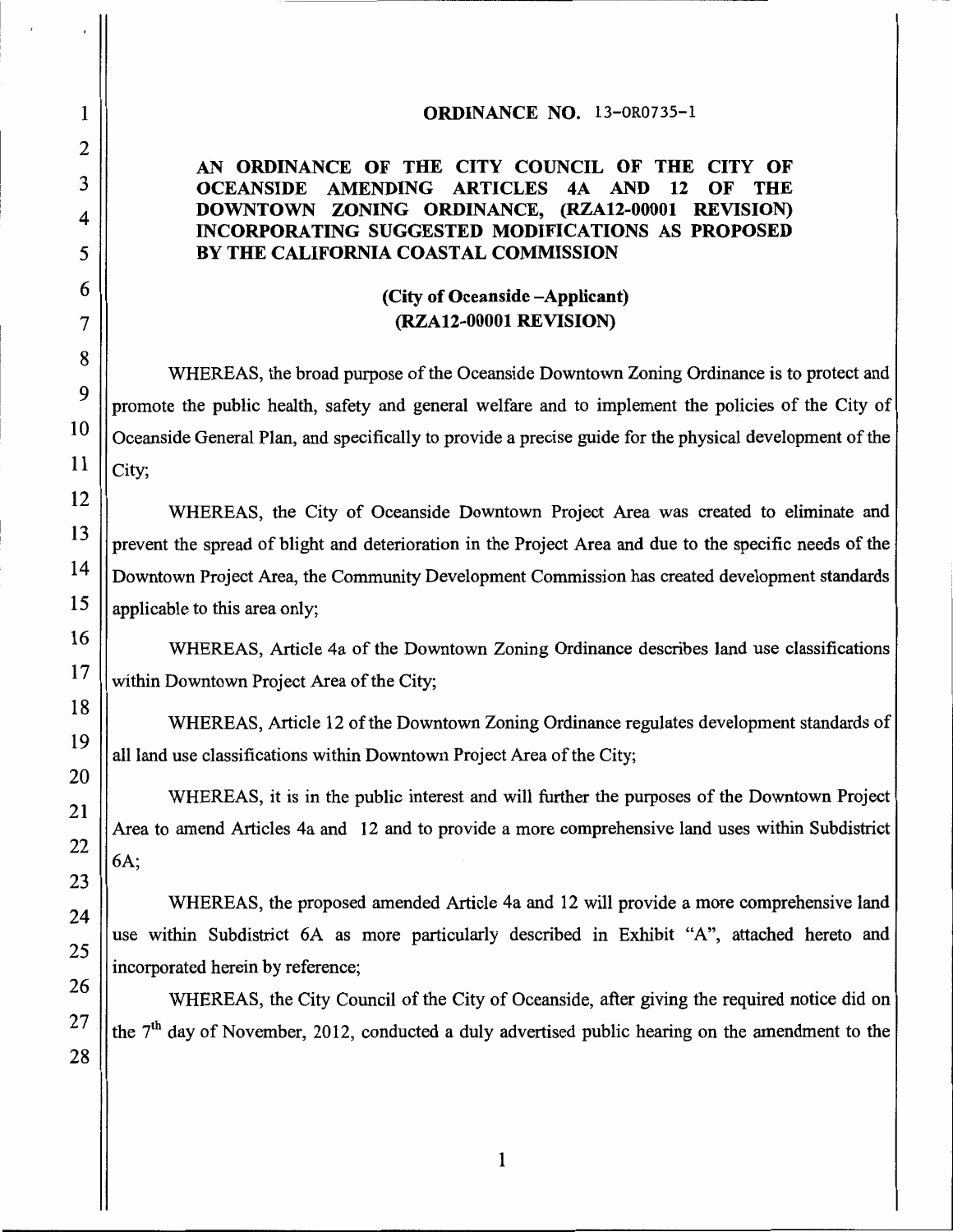Article 12 of the Zoning Ordinance and the amendment to the City of Oceanside Local Coastal Program LCPA;

WHEREAS, the amendments to Articles 4a and 12 affect lands located within the City's Local Coastal Program and are subject to certification by the California Coastal Commission;

WHEREAS, on June 13, 2013, the California Coastal Commission approved, with suggested modifications, the RZA12-00001 Revision, pursuant to Public Resources Code §30512(b) as a condition of the Coastal Commission's certification of RLCPA12-00002 Revision and found that such modifications are consistent with the policies and requirements of Chapter 3 of the Coastal Act and the basic stated goals specified in Public Resources Code §30001.5;

WHEREAS, on November 6, 2013, the City Council conducted a duly advertised public hearing as prescribed by law to amend the Local Coastal Program (RLCPA12-00001 Revision) through the adoption of zoning amendments applicable to the Downtown Zoning Ordinance, as specified within Exhibit "A" attached hereto and incorporated herein by reference;

WHEREAS, the City Council finds that Local Coastal Program Amendment (RLCPA12-00001 Revision) incorporating the Coastal Commission's suggested modifications as set forth in Exhibit "A" attached hereto and incorporated herein by reference, conforms with and is adequate to carry out the land use plan of the Local Coastal Program.

NOW, THEREFORE, the City Council of the City of Oceanside DOES ORDAIN as follows:

1. That Zone Amendment (RZA12-00001 Revision) amending Articles 4a and 12 as specified in Exhibit "A" is hereby approved and the Downtown Area Manager is hereby directed to amend Articles 4a and 12 of the Zoning Ordinance text and map incorporating the Coastal Commission's suggested modifications as specified in this exhibit.

 $2.$ Provisions of Exhibit "A", as incorporated, have been included for informational purposes only and reflect the amended sections of the Zoning Ordinance which have been stricken, removed or otherwise modified by the enactment of this Ordinance.

 $^{\prime\prime\prime}$ 

 $^{\prime\prime\prime}$ 

 $\mathbf{1}$ 

 $\overline{2}$ 

3

 $\overline{4}$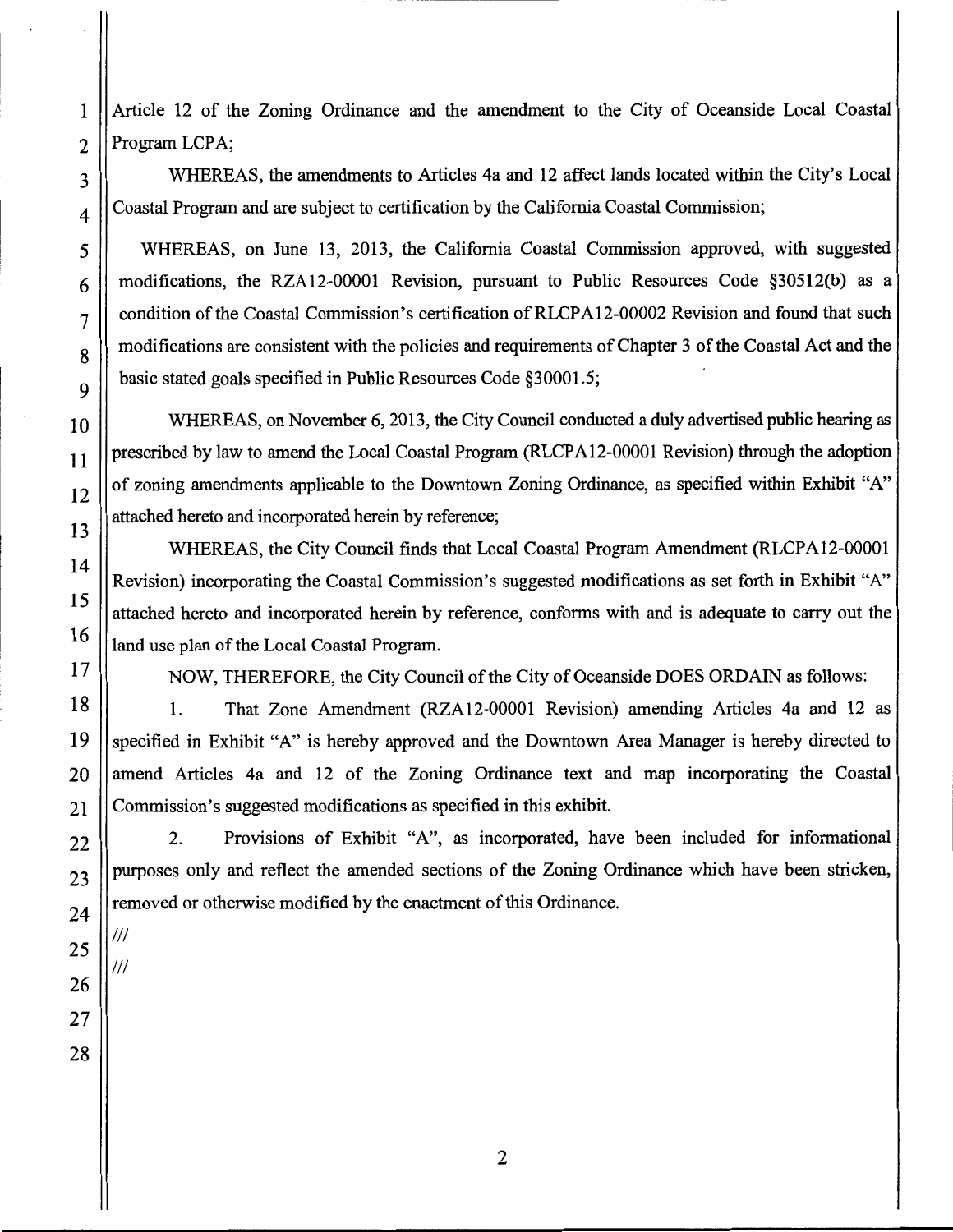$3.$ Notice is hereby given that the time within which judicial review must be sought on this decision is governed by California Government Code Section 65009 (c) (1) (B).

4. The City Clerk of the City of Oceanside is hereby directed to publish the title of this Ordinance and a summary of Exhibit "A" once within fifteen (15) days after its passage in the Union Tribune – North County, a newspaper of general circulation published in the City of Oceanside. This Ordinance shall take effect and be in force on the thirtieth (30) day from and after its final passage.

INTRODUCED at a regular meeting of the City Council of the City of Oceanside, California, held on the 6th day of November, 2013 and, thereafter,

PASSED AND ADOPTED by the Oceanside City Council on this 20th day of November  $, 2013$ , by the following vote:

AYES: WOOD, FELIEN, FELLER, KERN, SANCHEZ

NAYS: **NONE ABSENT: NONE** 

**ABSTAIN: NONE** 

 $m$ Mayor of the City of Oceanside

ATTEST:

 $\mathbf{1}$ 

 $\overline{2}$ 

3

 $\overline{\mathbf{4}}$ 

5

6

 $\overline{7}$ 

8

9

10

11

12

13

14

15

16

17

 $20/$ 

21

22

23

24

25

26

27

28

auk Beck 18 19 ity Clerk

**APPROVED AS TO FORM:** 

1857

**City Attorney**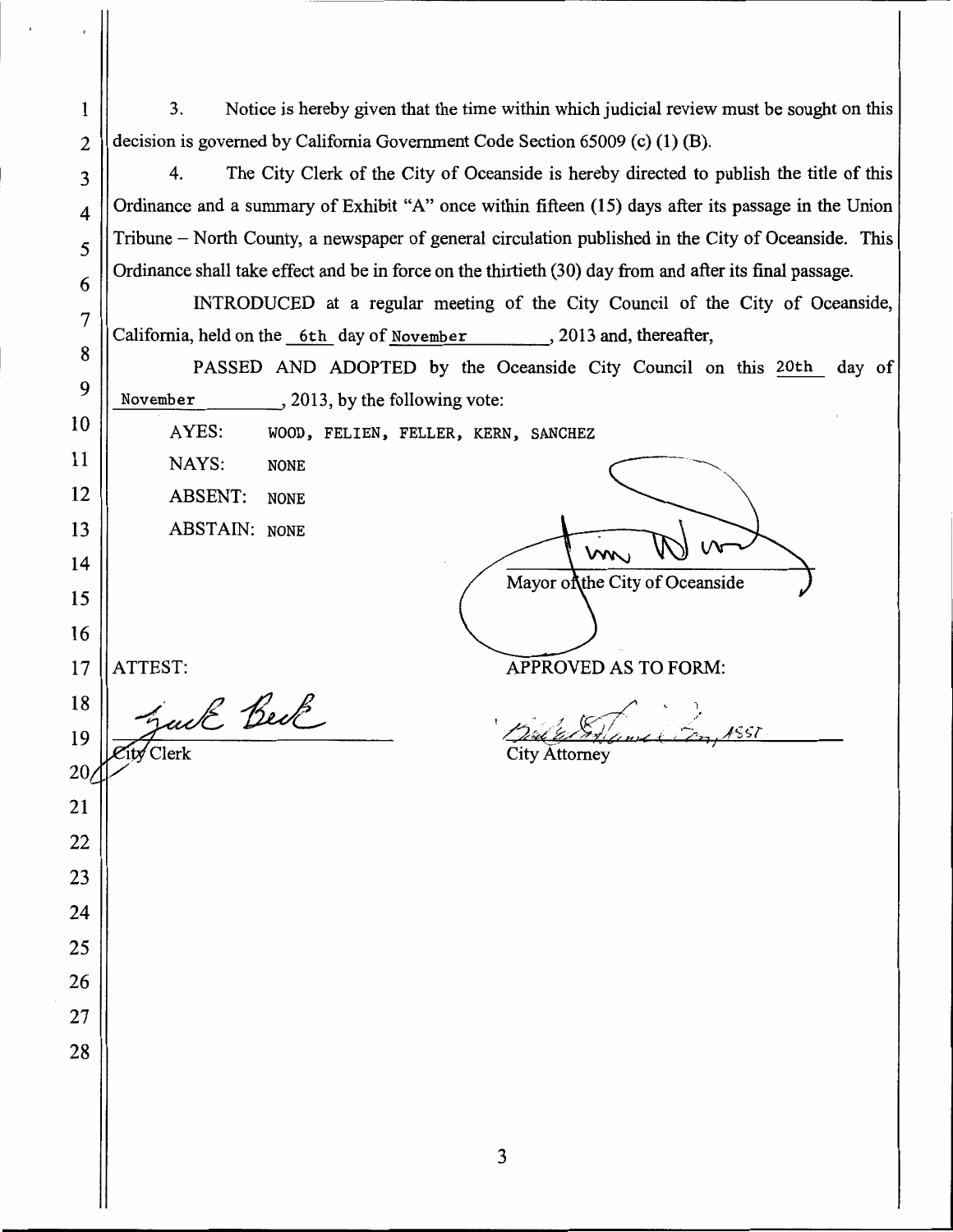### **EXHIBIT "A"**

### "D" Downtown District Ordinance **Proposed Zoning Text Amendment** RZA12-00001 & LCPA12-00002 Article 4a

The following are the proposed changes to Downtown "D" District Zoning Ordinance, Article 4a, Food and Beverage Sales, pages 4-6 and 4-7 and Article 12, Land Use Regulations matrix, pages 12-4 to 12-5. Proposed changes are shown in bold underline. Changes to the Land Use Map are indicated on the map.

- $\mathbf{L}$ Food and Beverage Sales. Retail sales of food and beverages for off-site preparation and consumption. Typical uses include groceries, liquor stores, or delicatessens. Establishments at which 20 percent or more of the transactions are sales of prepared food for on-site or take-out consumption shall be classified as Catering Services or Eating and Drinking Establishments.
	- $1<sub>1</sub>$ Convenience Markets. Retail sales of food, beverage and small convenience items typically found in establishments with long or late hours of operation. This classification also includes mini-marts which allows fuel pumps to provide fuel for vehicles.
	- $2<sub>1</sub>$ Grocery/Neighborhood Market. Retail sales of food and beverages for offsite preparation and consumption. Principally engaging in the retail sale of staple foodstuffs, household supplies and a sizeable assortment of fresh produce, meats, fish and dairy products. A minimum of 60% of net floor area (excluding storage, aisle ways, check out and customer service areas) shall be dedicated to the sale of staple foodstuffs and fresh items such as produce, meats, fish, and dairy products.

(Net Floor Area - The total floor area within the walls of all buildings on a lot or building site, except for the spaces therein devoted to vents, shafts, and lighting courts, and except for the area devoted exclusively to loading and unloading facilities or parking of motor vehicles).

- 3. Specialty Market. Retail sales of food and beverages for off-site preparation and consumption. Principally engaging and specializing in the retail sales of one specific product line such as produce, meat, fish, etc. Such markets may include the incidental sales of other merchandise directly related to the principal product line.
- Drive-thru/Drive-up. Service from a building to persons in vehicles <u>4.</u> through an outdoor service window (Drive-thru) or delivery service to vehicles parked in designated parking spaces (Drive-up).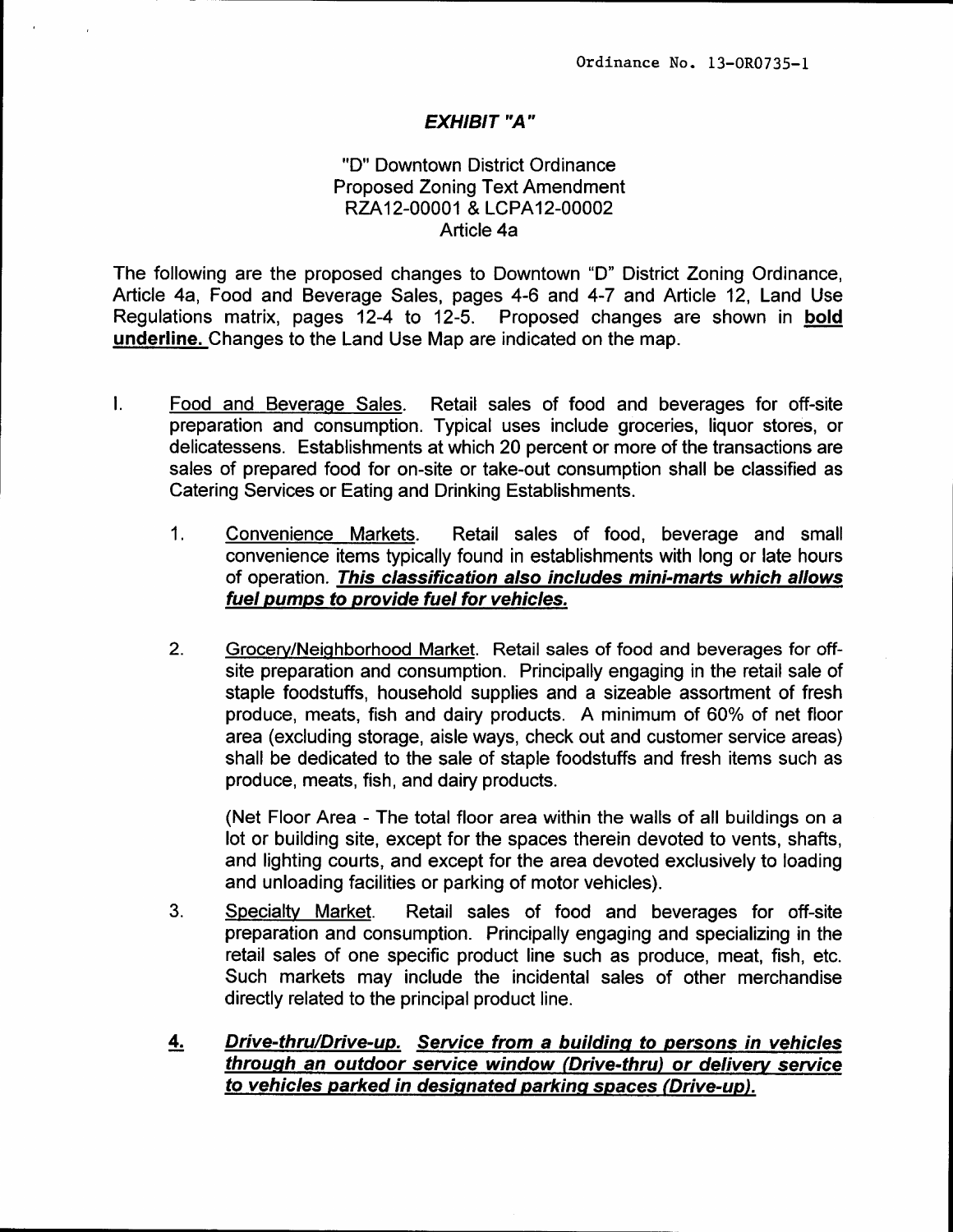# Schedule D - 1<br>Land Use Regulations<br>"D" Downtown District<br>Permitted U - Use Permit C - Administrative Use Permit<br>C - Administrative Use Permit " - Not Permitted V - Visitor Serving Uses

ï

 $\cdot$ 

| Subdistrict                                         |                     | $\overline{\mathbf{A}}$  | $\overline{\mathbf{z}}$ $\overline{\mathbf{z}}$ | $\frac{4}{3}$<br>$\overline{\phantom{0}}$ | ₽             | 10                       | $\overline{\mathbf{5}}$ | 6A        |               | <b>B</b> 87 47 58 88 |              |                |           | 88        | <b>G</b>      | ē   | 11  | $12 \mid 13$ |           | 14 15                         |           |
|-----------------------------------------------------|---------------------|--------------------------|-------------------------------------------------|-------------------------------------------|---------------|--------------------------|-------------------------|-----------|---------------|----------------------|--------------|----------------|-----------|-----------|---------------|-----|-----|--------------|-----------|-------------------------------|-----------|
|                                                     |                     |                          |                                                 |                                           |               | Residential              |                         |           |               |                      |              |                |           |           |               |     |     |              |           |                               |           |
| Day Care - Ltd                                      | ပ                   | ပ                        | ပ                                               | ပ                                         |               |                          |                         | ٠         | l.            |                      | ۰            | ပ              | ပ         | ∗ا ت      | ပ             | ٠   | ł   |              |           | ۰                             |           |
| <b>Group Residential</b>                            |                     | ۰                        | ŧ                                               | ۱۰                                        | ł             |                          | ŀ۰                      | ÷         | ٠             | ٠                    | ŧ            | ŀ×             | っ         |           | I۰            | ŀ   | ŀ   | ٠            | $\bullet$ | ×                             |           |
| Livelwork                                           | O                   | ပ                        | ٠                                               | ٠<br>٠                                    |               | ۰                        | ۰                       | ¥         | ŧ             | ۰                    | ٠            | ۰              | ۰         | ۰         | ပ             | ٠   | ပ   | $\bullet$    | ٠         | ۰                             | ¥         |
| Multi - Family                                      | ⊃                   | ⊃                        |                                                 | Δ.<br>⊃                                   | ⊃             | ௳                        | Ω.                      | ۰         | ⊃             |                      | م.           | っ              | ⊃         | ⊃         | ∍             | ۰   | ⊃   | $\pmb{\ast}$ | ⊃         | ×                             | $\bullet$ |
| Residential Care                                    | $\bullet$           | ۰                        | ۰                                               | ۰<br>⋍                                    |               | ۰                        | ۰                       | ۰         | ŧ             | ŧ                    | ⊃            | ٠              | っ         | ∍         | ⊃             | ,   |     | ۰            | ۰         | ٠                             | ۰         |
| Single - Family                                     | ٠                   | ٠                        | ۰                                               | ه.<br>⋍                                   |               | Δ.                       | م)                      | ¥         | ۰             | ٠                    | Δ.           | ⊃              | ⊃         | ⊃         | ⊃             | ÷   | ۰   | ۰            |           | ÷                             | ۰         |
|                                                     |                     |                          |                                                 |                                           | Public/       | Semi                     |                         | Public    |               |                      |              |                |           |           |               |     |     |              |           |                               |           |
| Club / Lodge                                        |                     | ⊃                        | ⇒                                               | ∍                                         |               |                          |                         | ⊃∣ပ       | ÷             | っ                    | ÷            | ⊃              | ×         | ∣.        | っ             | ٠   |     | ∣∗           | ŀ۰        | i∗                            | >         |
| <b>Cultural Institution</b>                         | د،                  | ပ                        | b                                               | ļ.<br>دءا                                 |               | ł∙                       | ∣∗                      |           | I۰            | ŀ                    | I۰           | っ              | っ         | ⊃         | ⊃             | ٠   |     | ပ            |           | ۱×                            | ⋗         |
| Day Care - General                                  | ⊃                   | ⊃                        | ⊃                                               | ∍<br>⇒                                    |               | コ                        | っ                       | ∣⊃        | ⊃             | っ                    | ⊃            | コ              | コ         | っ         | ⊃             |     | ပ   | ပ            | ပ         | ပ<br>ပ                        |           |
| Emergency Health Care                               | $\bullet$           | ٠                        | ٠                                               | ٠<br>۰                                    | ۰             | ٠                        | $\bullet$               | ۰         | ۰             | ۰                    | $\bullet$    | $\bullet$      | ρ.        | ia.       | ⊃             | l٠  |     | ŧ            | ٠         | ÷                             | ŧ         |
| <b>Government Offices</b>                           | a.                  | ۵.                       | ۵                                               | l e<br>Δ.                                 |               | ٠                        | ٠                       | ام.       | $\pmb{\ast}$  | っ                    | ۱            | ł              | ł         | ÷         | ام.           | ٠   | ł   | ∍            | ⇒         | م<br>コ                        |           |
| Hospital                                            |                     |                          |                                                 | ł∗                                        |               |                          | I۰                      | l≉.       | ŀ٠            | ¦€                   | l *          | ŀ.             | ļΔ.       | ۱۹        |               | ł.  |     | ٠            | ٠         | ŀ.                            | ٠         |
| Parks & Recreation Facility                         |                     |                          | ŀ                                               | っ<br>⊃                                    |               | ာ                        | っ                       | ۱۵.       | ام            | ρ.                   | ⊃            | っ              | ⊃         | ⊃         | ⊃             | っ   |     | ⊃            | 5         | Ω.<br> ပ                      | >         |
| <b>Public Safety Facility</b>                       | ⊃                   | ⊃                        | っ                                               | コ<br>⊃                                    | ⇒             | っ                        | ⊃                       | Ξ         | ∍             | ⊃                    | っ            | っ              | っ         | <u>ာ</u>  | っ             | っ   |     | ⊃            | っ         | Δ.<br>Э                       |           |
| <b>Religious Assembly</b>                           | l∗                  | ▲                        | ∍                                               | l e<br>Į.                                 | ł             | ł.                       | ł,                      | ١×        | ١÷            | ł≉                   | İ≉           | ŀ              | l٠        | ¦∗        | ł€            | ÷   | ŀ۰  | ł            | ×         | l.                            | ٠         |
| Residential Care - General                          | ٠                   | ۰                        | ŀ۰                                              | ۰<br>۰                                    | ¥             | ٠                        | ł.                      | ٠         | ۱.            | ٠                    | ۰            | ۱.             | っ         | ⊃         | ¥             | i s | ŀ۰  | ŀ            | ł.        | ŀ۰                            | ł         |
| Utilities - Major                                   | ∍                   | $\Rightarrow$            | ⊃                                               | ⊃<br>⊃                                    | っ             | ⊃                        | ⊃                       | ⊃         | $\Rightarrow$ | っ                    | っ            | ⊃              | っ         | ⊃         | ∍             | コ   | っ   | ⊃            | ⇒         | コ<br>Ь                        |           |
| Utilities - Minor                                   | ه                   | a.                       | ءا                                              | ه <br>Δ.                                  | a.            | م                        | ء                       | ام        | ها            | ۱۵                   | ١۵           | ه.             | ۵.        | Ι۵        | عا            | ۵.  | Δ.  | ۵.           | Δ.        | Q.<br>ία.                     |           |
|                                                     |                     |                          |                                                 |                                           |               | Commercial               |                         |           |               |                      |              |                |           |           |               |     |     |              |           |                               |           |
| Ambulance Service                                   |                     | ₩                        | ¥                                               | ×<br>۰                                    |               | ∤∗                       |                         | ł         | ×             | ×                    | ł۰           |                | ⇒         |           |               |     |     |              |           |                               |           |
| Animal product sales                                |                     | ပ                        | ۰                                               | ۰<br>ပ                                    | ۰             | ပ                        | ٠                       | ٠         | ٠             | ပ                    | ¥            | ပ              | ٠         | ₩         | ပ             |     | ∣∗  | ٠            | ٠         |                               |           |
| <b>Artist Studio</b>                                | ပ                   | ပ                        | $\bullet$                                       | ٠<br>٠                                    | ٠             | I∗                       | I۰                      | ŧ         | ٠             | ×                    | ļ₽           | I∗             | ٠         | ۰         | ပ             | ٠   | ပ   | ۰            | ۷         | ÷                             | >         |
| Bank / Savings & Loan                               | اه.                 | İ۵.                      | a.                                              | ŧ<br>ها                                   | ł             | ⊧                        | l∗                      | *         | I۰            | l٠                   | ∗            | =              | l٠        | l e       | ۱a.           |     | ١ŧ  | l÷.          | ł.        | ÷                             |           |
| Drive-through/drive up                              | ∍                   | ⊃                        | ∍                                               | ٠<br>⊐                                    | ٠             | ۰                        | ۰                       | ×         | ٠             | ÷                    | ÷            | っ              | ٠         | I۰        | ౹౨            | İ.  | l s | ł.           | ŀ         | ŀ                             | ⊳         |
| Self-service ATM                                    | $\ddot{\mathbf{C}}$ | ပ                        | ပ                                               | ÷<br>Õ                                    | ٠             | ∙                        | $\bullet$               | ۰         | ı.            | ŀ                    | ¥            | ပ              | $\bullet$ | $\bullet$ | ပ             | ۰   | ۰   | ٠            | ۰         | ×<br>٠                        | ⋗         |
| <b>Catering Service</b>                             | ပ                   | ပ                        | ပ                                               | ٠<br>ŀ×                                   | l٠            | l٠                       | $\pmb{\ast}$            | I۰        | İ٠            | ļ.                   | I٠           | ŀ              | ŀ۰        | ٠         | د،            | ۰   | ÷   | ŧ            |           | ٠<br>ŧ                        |           |
| nment<br><b>Commercial Recreation &amp; Enterta</b> | ⊃                   | ٠                        | ۰<br>⊃                                          | $\bullet$                                 | ۰             | ٠                        | ۰                       | っ         | ⇒             | ⊃                    | $\pmb{\ast}$ | っ              | ۰         | ۰         | ∍             | っ   | ۰   | コ            | ۰         | ٠<br>۰                        | >         |
| Communication Facility                              | ⊃                   | $\Rightarrow$            | ۰<br>⊃                                          | ٠                                         | ٠             | ۰                        | ۰                       | ۰         | ٠             | ٠                    | $\bullet$    | ۰              | ٠         | ٠         | ∍             | ۰   | ۰   | ۰            | ∍         | ¥                             |           |
| Major Co-User                                       | $\Rightarrow$       | $\Rightarrow$            | コ                                               | $\Rightarrow$<br>$\Box$                   | $\Rightarrow$ | コ                        | っ                       | っ         | っ             | っ                    | コ            | $\overline{a}$ | っ         | ာ         | $\Rightarrow$ | っ   | ∍   | コ            | ∍         | $\overline{\phantom{a}}$<br>Ξ |           |
| <b>Minor Co-User</b>                                | $\Rightarrow$       | $\overline{\phantom{0}}$ | ⊃<br>っ                                          | ⊃                                         | $\Rightarrow$ | $\overline{\phantom{a}}$ | $\Rightarrow$           | っ         | ∍             | ∍                    | $\Box$       | ⊃              | っ         | っ         | ∍             | ∍   | っ   | ⊃            | ⊃         | っ<br>$\Rightarrow$            |           |
| Reception Antennas                                  | α.                  | Δ.                       | Δ.                                              | σ.<br>ρ.                                  | α.            | α.                       | Q.,                     | σ         | α.            | م إم                 | n ¦∗         | α.             | ά.        | Δ.        | Δ.            | Δ.  | Δ.  | Δ.           | ρ.        | Ⴍ<br>Q,                       |           |
| Eating and drinking establishmen                    | ١۵                  | م.                       | ļΔ.                                             | ۱a.                                       |               | ۰                        | ŀ۰                      | <b>ام</b> | ه:            |                      |              | ۱Q.            | a.        | l∗        | ام            | ۱α. | ۱۵. | ١۵.          | ¦م        | ۱۵.<br>اما                    | >         |
| Restaurant                                          | Δ.                  | ۱a.                      | $\overline{a}$                                  | ۵.<br>۰                                   | ٠             | Þ                        | ŀ                       | ι۵        | ۵.            | ١۵                   | ł.           | ١۵             | اه.       | I٠        | Ι۵            | α.  | ه   | ۵.           | α.        | ه <br>ļα.                     | >         |
| Espresso Stand                                      | っ                   | ⊃                        | ŀ<br>∍                                          | っ                                         |               | l٠                       | ŀ۰                      | כן        | ⊃             | ⊃                    | ł            | っ              | ٠         | ٠         | ⋍             |     |     | ⊃            |           | ⊃                             | ⋗         |
| Drive-through/Drive-u                               |                     | I∗                       |                                                 |                                           |               | ł٠                       |                         | ا ا       | ŀ             |                      |              |                |           |           |               |     |     |              |           |                               |           |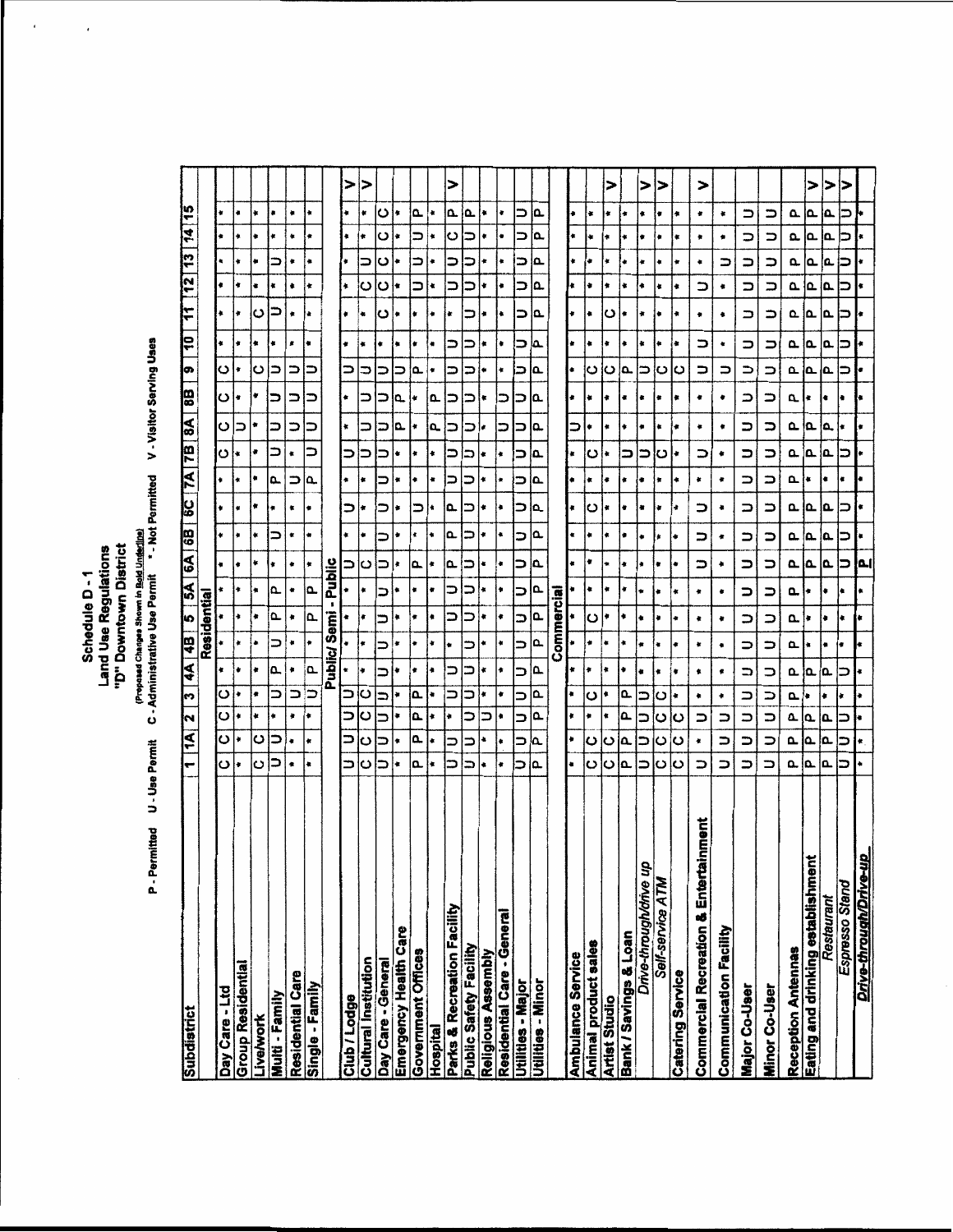Schedule D - 1<br>Land Use Regulations<br>"D" Downtown District

 $\ddot{\phantom{0}}$ 

P - Permitted U - Use Permit C - Administrative Use Permit \* - Not Permitted V - Visitor Serving Uses<br>P - Permitted U - Use Permit C - Administrative Use Permit \* - Not Permitted V - Visitor Serving Uses

| Subdistrict                                                        |               | ₹      | n<br>2          | ₹   | 4B  | 10 | S         | $\frac{0}{6}$<br>S | ပ္စ | χX | 7B  | $\boldsymbol{\mathsf{s}}$ | 88        | g,           | S                | F   | 12                    | 4<br>့         | 15  |   |
|--------------------------------------------------------------------|---------------|--------|-----------------|-----|-----|----|-----------|--------------------|-----|----|-----|---------------------------|-----------|--------------|------------------|-----|-----------------------|----------------|-----|---|
| Small scale entertainmen                                           | Δ             | Ω.     | ۰<br>ပ          | ۰   | ÷   | è  | ٠         | Δ.<br>Q            | م   |    | Ⴍ   |                           |           | ပ            | ŧ                | ∗   | Q,                    | ۵              |     | > |
| Live entertainment                                                 | ⊃             | ⋍      | 4<br>۰          | ۰   | ٠   | ٠  | ۰         | コ<br>コ             | っ   |    | ∍   | ۰                         | ۰         | ŧ            | ٠                | ٠   | ⊃                     | ۰<br>∍         | ۰   | > |
| Fast food/takeout                                                  | io.           | ۵.     | ۰<br>۵.         | Δ.  | ¢   | ŧ  | ŀ         | ١۵<br>۱Q.          | ۱۵. | ŀ  | ۱Q. | ۵                         | ļ÷.       | ì۵.          | Δ.               | ١۵  | ί۵.                   | Δ.<br>م        | i۵. | ⊳ |
| Full liquor service                                                | ⊃             | ⊃      | ٠               | ⊃   | l + | ∙  | ٠         | ⊃<br>⊃             | ⊃   | ×  | ⊃   | ₩                         | ¥         | ⊃            | ۰                | ⊃   | ⊐                     | ۰<br>⊃         | ⊃   | > |
| Food & Beverage Sales                                              | ပ             | ပ      | ۰<br>ပ          | ပ   | ٠   | ပ  | ۰         | ပ<br>ပ             | ပ   | ٠  | ပ   | ٠                         | ŧ         | $\bullet$    | ×                | ပ   | ပ                     | ပ<br>ပ         | ပ   |   |
| <b>Convenience Market</b>                                          | っ             | ⊃      | ŧ<br>⊃          | ⊃   | ۰   | ∍  | ٠         | ⊃<br>⊃             | ⊃   | ۰  | ⊃   | $\ddot{\textbf{z}}$       | ٠         | ۰            | ٠                | っ   | ⊃                     | ⊃<br>⊃         |     |   |
| greater than<br>Grocery/Neighborhood Market store<br>8,000 sq. ft. | っ             | っ      | ۰<br>コ          | ⊃   | ۰   | ∍  | ۰         | $\Rightarrow$<br>っ | っ   | ۰  | っ   | ۰                         | ٠         | $\pmb{\ast}$ | ٠                | ∍   | $\Rightarrow$         | っ<br>っ         | ۰   | > |
|                                                                    |               |        |                 |     |     |    |           |                    |     |    |     |                           |           |              |                  |     |                       |                |     |   |
| Grocery/Neighborhood Market store less than<br>8,000 sq. ft.       | ပ             | ပ      | ۰<br>ပ          | ပ   | ¥   | ပ  | ۰         | ပ<br>ပ             | ပ   | ٠  | ပ   | ۰,                        | ۰         | ٠            | ۰                | ပ   | ပ                     | ပ<br>ပ         | ۰   | > |
| Specialty Market                                                   | م             | a.     | $\bullet$<br>Q, | Δ.  | ×   | ۵  | ٠         | ۵.<br>۵.           | Δ.  | ¥  | Δ.  | ۰                         | ٠         | ¥            | ٠                | ۵   | ρ.                    | ۵.<br>Δ.       | ۰   | > |
| <b>Home Occupation</b>                                             | Δ.            | Ω.     | ۵.<br>ŧ         | م   | ے   | ۵. | <b>Q.</b> | ۵.<br>۰            | ۰   | ۵. | Ω   | ۰                         | Δ.        | Δ.           | $\ddot{\bullet}$ | Ⴍ   | ♦                     | ۰<br>൨         | ۰   |   |
| ø<br>Marine Sales, Rentals, and Service                            | ŧ             | ŧ      | ¥<br>٠          | ٠   | ۰   | ŀ  | ٠         | ۵.<br>ί۵           | ۵   | ٠  | っ   | ŧ                         | ۰         | ۰            | ۰                | ٠   | ٠                     | ×<br>ŧ         | ۰   |   |
| <b>Offices</b>                                                     | Δ.            | ۵.     | م<br>۵.         | ٠   |     |    | ۰         | ⊃<br><b>D</b>      | ٠   | ۰  | Ω.  | ⊃                         | ⊃         | Ω.           | ۰                | Δ.  | O                     | ۵.<br>Δ.       | à   |   |
| <b>Administrative/Business</b>                                     | عا            | Ω.     | ۵<br>ΙQ         | ÷   | ٠   | ŧ  | ¢         | ∍<br>⊃             |     | ŧ  | ۱۵  | ⊃                         | ⊃         | $\mathbf{a}$ | ×                | ١۵  | ပ                     | ≏<br>ட         | ۰   |   |
| Production                                                         | σ             | Ω.     | ۵.<br>م         | ŧ   |     |    | ۰         | ⋍                  |     | ٠  | اه. | ⊃                         | ⊃         | Δ.           | ٠                | Δ.  | ပ                     | Δ.<br>Δ.       | ŧ   |   |
| Professional                                                       | Δ.            | Δ.     | Δ.<br>Δ.        | ۰   | ŧ   | ٠  | ۰         | ⊃<br>⊃             | ۰   | ۰  | Q.  | ⊃                         | ⊃         | ļ۵.          | İ.               | اΩ  | $\overline{\text{c}}$ | ۵.<br>۱Œ.      |     |   |
| Temporary                                                          | ء             | ۵.     | Δ.<br>Q.        | م   | Δ.  | Δ. | Ω.        | <u>م</u><br>Ω.     | عا  | σ. | ع   | ρ.                        | م         | $\mathbf{a}$ | Δ.               | ۵.  | Ι۵                    | م<br>σ.        |     |   |
| Temporary Real Estate                                              | ပ             | ပ      | ပ<br>ပ          | ပ   | ပ   | ပ  | ပ         | ပ<br>ပ             | ပ   | ပ  | ပ   | ပ                         | •ان       | ပ            | $\ddot{\circ}$   | లŀ  | •ان                   | ပ<br>ပ         | ۰   |   |
| Pawns shops                                                        | ပ             | ပ      | ٠<br>O          | ပ   | l٠  | ŧ  | ŀ۰        | ں∣<br>¦ŧ.          | l s | ¦∗ | İ٠  | ı.                        |           | I۰           | ļ.               |     |                       | ပ<br>ပ         | ۰   |   |
| Personal Improvement Services                                      | lω            | ပ      | ٠<br>ပ          | ۰   | ŀ.  | ÷  | ٠         | ပ<br>ပ             | ပ   | l. | ပ   | ł                         | ŀ         | ∣∗           | I۰               | د›ا | ں∣                    | ٠<br>ပ         | ¥   |   |
| Health/Club/Studio/Spa                                             | ပ             | ပ      | ပ<br>ပ          | ¥   | ۱.  | ۰  | ۰         | ပ<br>ပ             | ပ   | ٠  | ပ   | ł.                        | ×         | ٠            | ٠                | ပ   | ပ                     | ٠<br>ပ         | ۰   |   |
| Day Spa                                                            | ه.            | ļ۵.    | ء <br>a.        | ۰   | l.  | ٠  | ٠         | ام.<br>ها          | ١۵  | ¥  | ۵   | ٠                         | ¥         | ÷            | Þ                | ۵.  | م                     | ¥<br>۱Q.       | ÷   | ⋗ |
| Accessory Massage                                                  |               | ⊐<br>コ | ⋍               | ٠   | ٠   | ۰  | ۰         | ⊐                  | ⊐   | ۰  | コ   | ۰                         | ۰         | ٠            | ۰                | っ   | ゠                     |                | ٠   | > |
| Personal Services                                                  | ပ             | ပ      | ပ<br>ပ          | I۴  | ł   | ŧ  | ۰         | ပ<br>ပ             | ပ   | ∣∗ | ပ   | ٠                         | Ł         | ŀ₽           | ٠                | ၑ   | ပ                     | ပ              | ٠   |   |
| Laundromat/Café                                                    | ⊃             | ⊃<br>⊃ | ⊃               | ļ.  |     | Ł  | ÷         | ļ÷.<br>ł           |     |    |     | ۰                         | ٠         | ⊃            | ĺ۴               | ⊃   | I۰                    | ۰<br>۰         |     | > |
| General Repair                                                     | Δ.            | م      | $\alpha$<br>ί۵  | ۰   | ٠   | ۰  | $\bullet$ | ۰<br>ŧ             | ٠   | Ł  | ٠   | ۰                         | ×         | α.           | ۰                | ۵.  | ¥                     | ۰<br>$\bullet$ | ٠   |   |
| Retail Sales                                                       | a.            | ۵.     | ٠<br>م          | م   | ۰   | ٠  | ۰         | ပ                  | ۵.  | ŧ  | Δ.  | ပ                         | ပ         | ۵.           | ۰                | ۵.  | ပ                     | ۵.<br>ပ        | ပ   | > |
| Antiques, Antique Shop                                             | م             | ρ.     | ٠<br>Q.         | Ι۵. | ٠   | ٠  | ٠         | ပ<br>اءام          | ൨   | ٠  | ۵.  | ပ                         | ပ         | Δ.           | ٠                | Δ   | ပ                     | ۵.<br>ပ        | ŧ   | > |
| Custom Retail                                                      | ပ             | ပ      | ۰<br>ပ          | ပ   | ٠   | ٠  | ٠         | ပ<br>اء            | ۰   | ۰  | ٠   | ۰                         | $\bullet$ | ۰            | ٠                | ۰   | ٠                     | ပ<br>ပ         | ٠   | > |
| <b>Sales</b><br>hing :<br>Secondhand Collectibles and Clot         | Q.            | م      | ٠<br>a.         | Δ.  | ¢   | ŧ  | ¢         | ပ<br><b>a</b>      | ۵.  | ÷. | ۵.  | ပ                         | ပ         | Δ.           | ٠                | ௳   | ပ                     | Δ.<br>ပ        | ٠   | > |
| Wine Tasting                                                       | $\Rightarrow$ | ⊃      | ŧ<br>コ          | ⊃   | ۰   | ٠  | ٠         | っ<br>عيم           | っ   | ٠  | コ   | ÷                         | ۰         | コ            | コ                | ⊃   | ⊃                     | コ<br>コ         | ٠   | > |
| Travel Services                                                    | ۵.            | Δ.     | Ⴍ<br>Δ.         | ٠   | İ.  | ٠  | ٠         | ۱۵                 | ٠   | ۰  | Δ.  | ŀ                         | っ         | Δ.           | ٠                |     | <b>Q</b>              | ပ<br>ပ         |     | > |
| Automotive Rental (small scale)                                    |               | l.     | ŀ               | I.  | ١.  | ie |           | b<br>Ю             |     |    | ပ   |                           | 'n        | b            | l p              |     | Ιo                    | b              |     |   |